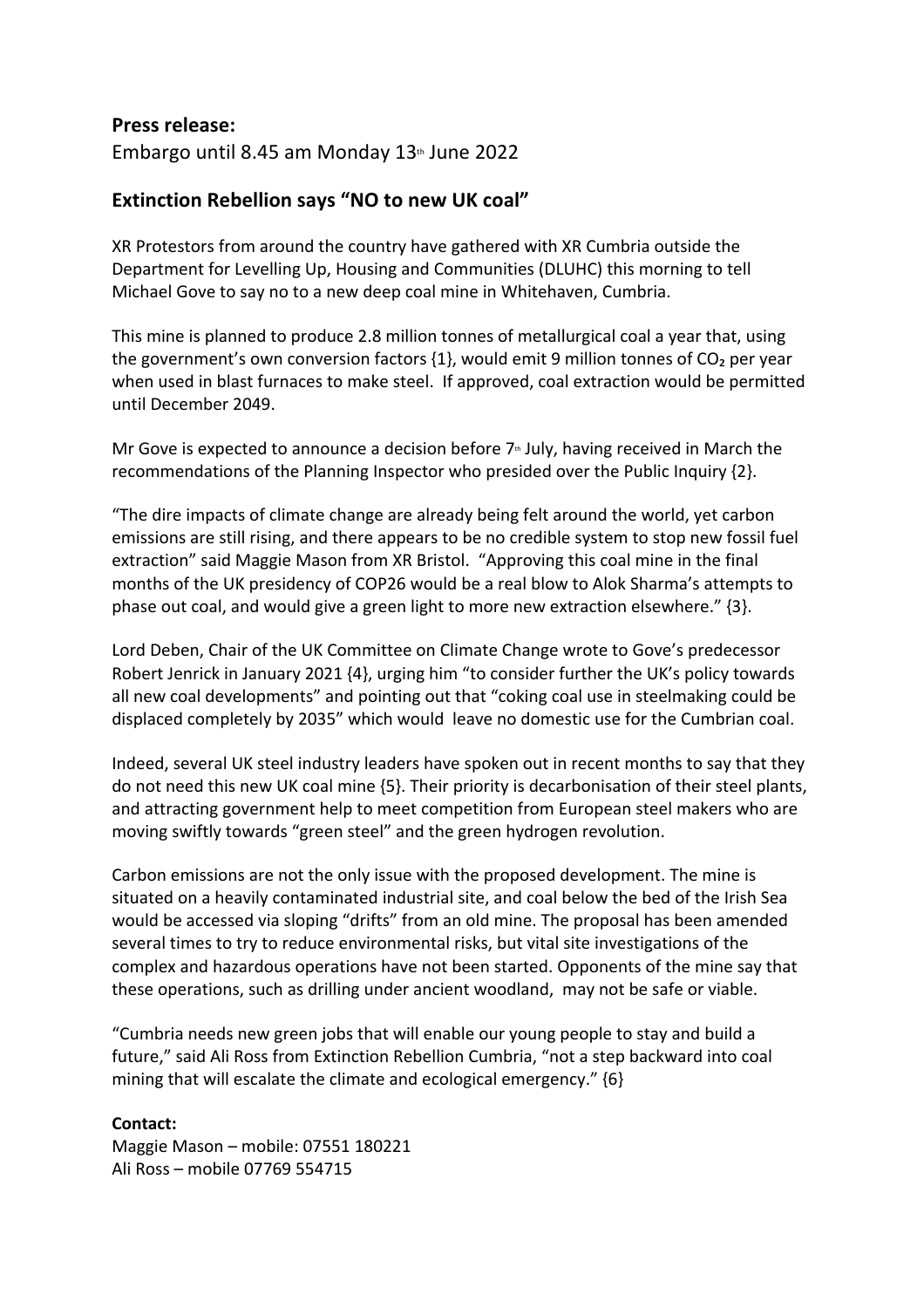## **Notes for the editor**

l,

{1} Business Energy and industrial Strategy (BEIS ) https://www.gov.uk/government/publications/greenhouse-gas-reporting-conversionfactors-2021

{2} Michael Gove, as Secretary of State of the Department of Levelling Up, Housing and Communities is the decision maker following the Public Inquiry into the application by West Cumbria Mining (held Tuesday 7 September to Friday 1 October 2022). Cumbria County Council had previously approved the application in October 2020. West Cumbria Mining was opposed at the Inquiry by South Lakes Action on Climate Change (SLACC) and Friends of the Earth (FOE). The Planning Inspector, Mr Stephen Normington, submitted his report to Mr Gove on the 7<sup>th</sup> of April 2022, but Mr Gove is not obliged to follow his recommendations.

{3} Guardian article 27 May 2021: Professor Rebecca Willis, Lancaster University https://www.theguardian.com/environment/2021/may/27/dig-coal-to-save-the-climatethe-folly-of-cumbrias-plans-for-a-new-coalmine

{4} 29 January 2021 Letter from Lord Deben, Chair of the UK Climate Change Committee to Gove's predecessor Robert Jenrick (SoS MHCLG) https://www.theccc.org.uk/publication/letter-deep-coal-mining-in-the-uk/.

He states that the mine would "*increase global emissions and have an appreciable impact on the UK's legally binding carbon budgets"* and that Jenrick's decision not to call in the Local Planning Authority's decision to grant planning permission to the mine to 2049 "*gives a negative impression of the UK's climate priorities in the year of COP26*". He also referenced the  $6<sup>th</sup>$  Carbon Budget pathways for UK steelmaking.

{5} Two media articles. Guardian 1 May 2022 https://www.theguardian.com/business/2022/may/01/steel-boss-dismisses-claim-thatsector-needs-new-cumbrian-coalmine

Channel 4 20 May 2022 "British steel industry leaders do not require coal from proposed Cumbria mine". https://www.youtube.com/watch?v=q7mUfX\_RtiY

{6} Guardian 16 May 2022 https://www.theguardian.com/environment/2022/may/16/cumbria-coalmine-redundantbefore-it-even-opens-say-campaigners